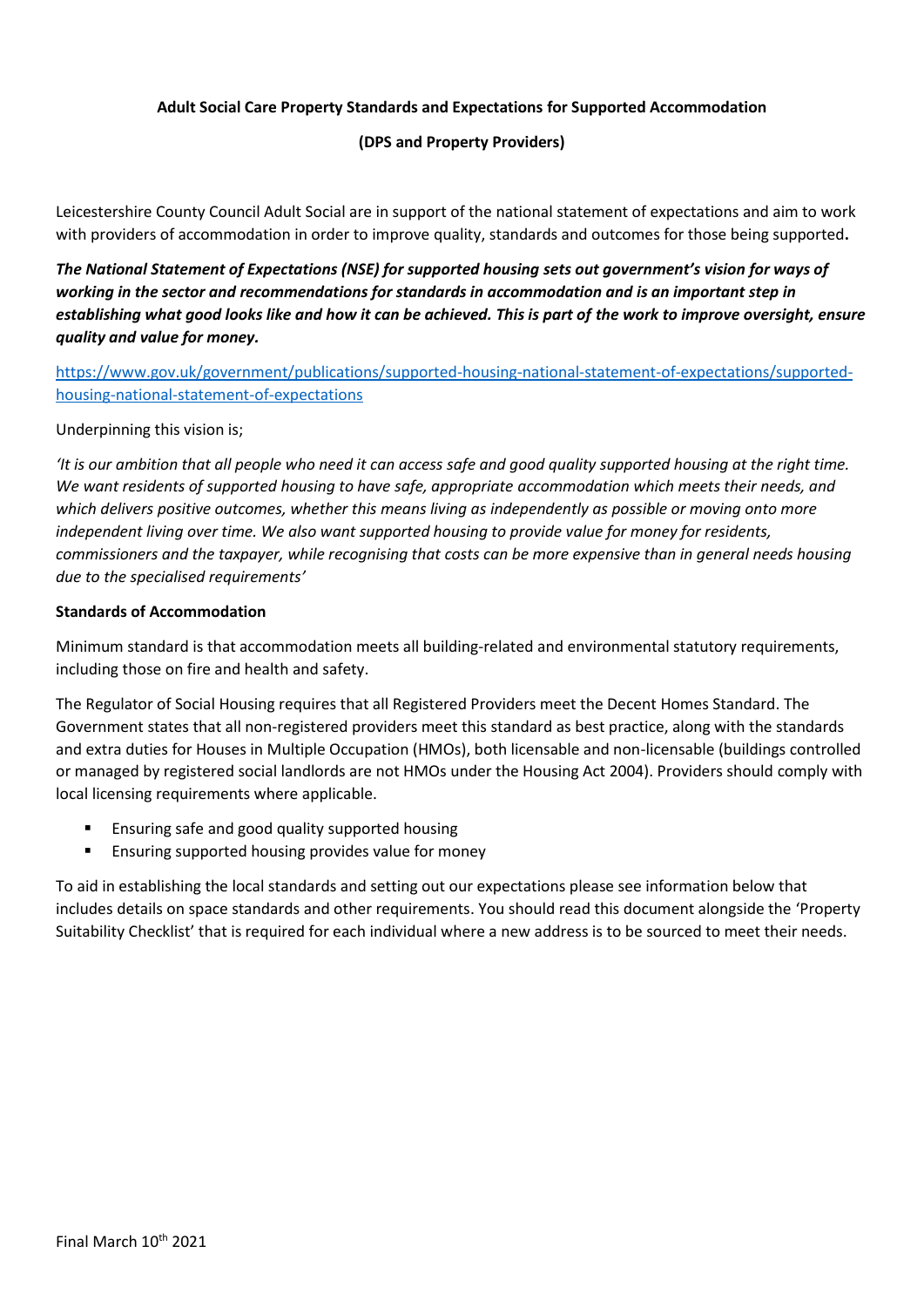# **Leicestershire County Council**

# **Guidance on accommodation requirements and space standards**

October 2020

# **Contents**

- 1. Introduction
- 2. The Nationally Described Space Standards
- 3. Homes in Multiple Occupation (HMO)
- a) Space and Amenity Standards for HMO
- b) Mandatory Licencing for HMO
- c) Consequences of Non-compliance
- 4. Building Control
- 5. Housing Health and Safety Rating System (HHSRS)
- 6. Fire Safety
- 7. Public Health
- 8. Zero Carbon Requirements/Construction

# **1.Introduction**

Leicestershire County Council (LCC) has prepared this Guidance to aid property owners, planning applicants and Local Authority officers on LCC's expectations for the standard of residential accommodation in the County. It references existing statutory controls, policies and guidance and outlines the Council's expectations in terms of delivering a good standard of amenities and facilities provided.

# **2. The Nationally Described Space Standards (NDSS)**

In 2015 the government introduced a nationally described space standard which deals with internal space within new dwellings. These standards are suitable for application across all tenures and sets out requirements for the Gross Internal (floor) Area of new dwellings at a defined level of occupancy, bedrooms, bed spaces, and storeys, as well as floor areas and dimensions for key parts of the home, notably bedrooms, storage and floor to ceiling height. For advice on the Nationally Described Space Standards please see the Ministry of Housing, Community and Local Government, (formerly the Department for Communities and Local Government) quidance [https://www.gov.uk/government/publications/technical-housing-standards-nationally-described](https://www.gov.uk/government/publications/technical-housing-standards-nationally-described-space-standard)[space-standard](https://www.gov.uk/government/publications/technical-housing-standards-nationally-described-space-standard) For ease of use the council has translated these requirements into a table form as shown below.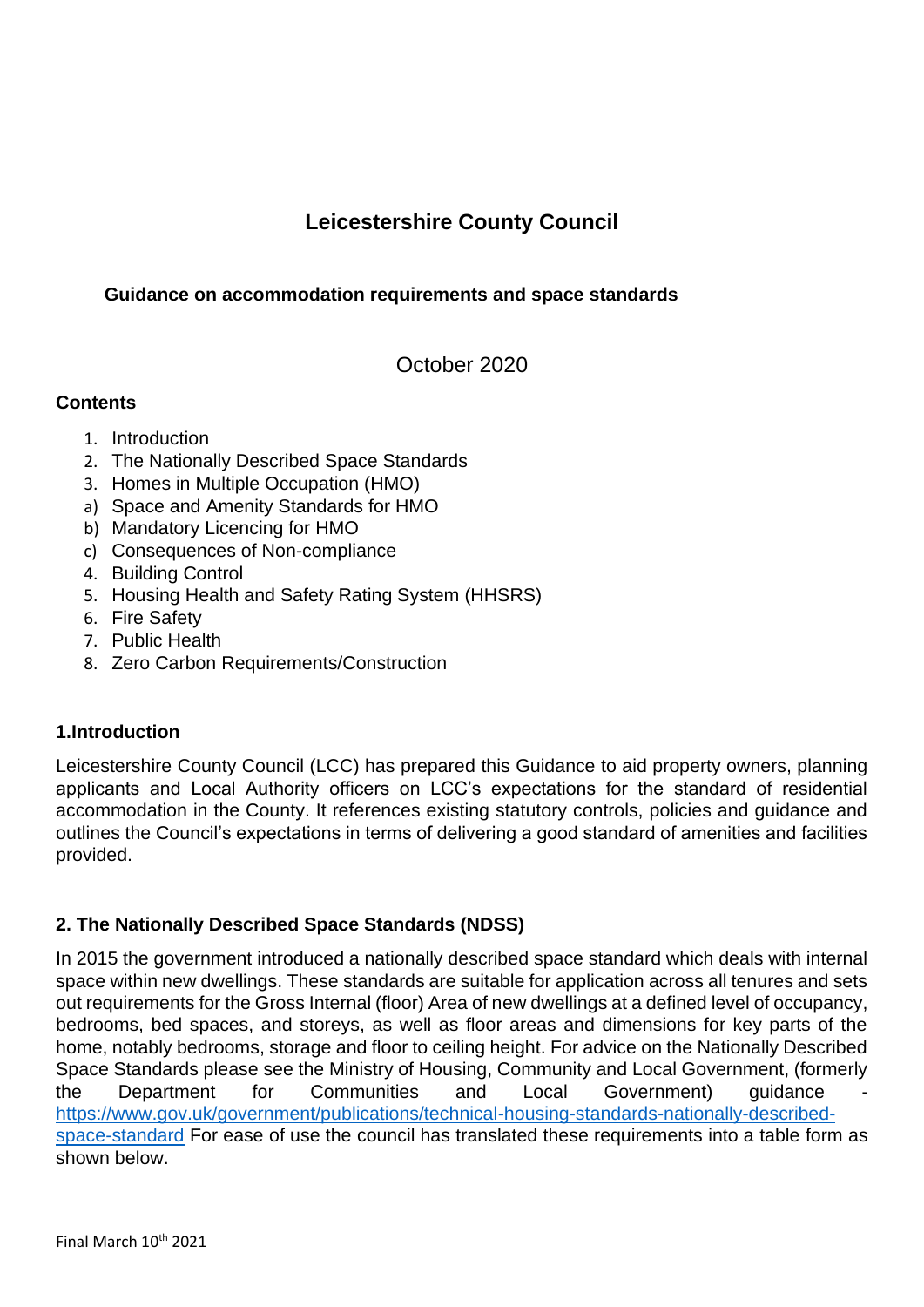| Bedroom<br>$\sf S$ | Peopl<br>e     | Store<br>ys             | Gross<br>Internal<br>Floor<br>Area | Single<br>bedroom<br>area $(m2)$ | Single<br>bedroom<br>width (m) | Double/twin<br>bedroom<br>area $(m2)$ | Largest<br>double/twi<br>n bedroom<br>width (m) | Other<br>double/twi<br>n<br>bedroom<br>width | Built-<br>in<br>Storag<br>$\mathsf{e}\,$ | Height<br>for<br>75% of<br>GIA |
|--------------------|----------------|-------------------------|------------------------------------|----------------------------------|--------------------------------|---------------------------------------|-------------------------------------------------|----------------------------------------------|------------------------------------------|--------------------------------|
|                    | $\mathbf 1$    | $\mathbf 1$             | 39<br>$(37)*$                      | 7.5                              | 2.15                           | $\omega$                              | $\omega$                                        | ÷.                                           | 1.0                                      | $2.3$                          |
| $\mathbf 1$        | $\overline{2}$ | $\mathbf{1}$            | 50                                 | $\mathbb{Z}$                     | L.                             | 11.5                                  | 2.75                                            | $\omega$                                     | $1.5\,$                                  | 2.3                            |
|                    | $\overline{2}$ | $\overline{2}$          | 58                                 | $\blacksquare$                   | $\Box$                         | $11.5\,$                              | 2.75                                            | $\blacksquare$                               | $1.5\,$                                  | 2.3                            |
|                    | 3              | $\mathbf{1}$            | 61                                 | 7.5                              | 2.15                           | 11.5                                  | 2.75                                            | $\omega$                                     | 2.0                                      | 2.3                            |
| $\overline{2}$     | 4              | $\mathbf 1$             | 70                                 | $\Box$                           | $\Box$                         | $11.5\,$                              | 2.75                                            | 2.55                                         | $2.0$                                    | $2.3$                          |
|                    | 3              | $\overline{2}$          | 70                                 | $7.5\,$                          | 2.15                           | 11.5                                  | 2.75                                            | $\mathcal{L}_{\mathcal{A}}$                  | $2.0$                                    | $2.3$                          |
|                    | 4              | $\overline{2}$          | 79                                 | $\blacksquare$                   |                                | 11.5                                  | 2.75                                            | 2.55                                         | 2.0                                      | $2.3$                          |
|                    | $\overline{4}$ | $\mathbf 1$             | 74                                 | $7.5$                            | 2.15                           | 11.5                                  | 2.75                                            | ÷,                                           | $2.5$                                    | 2.3                            |
|                    | 5              | $\mathbf{1}$            | 86                                 | $7.5$                            | 2.15                           | 11.5                                  | 2.75                                            | 2.55                                         | 2.5                                      | 2.3                            |
|                    | 6              | $\mathbf 1$             | 95                                 | $\sim$                           | $\mathbb{Z}$                   | 11.5                                  | 2.75                                            | 2.55                                         | $2.5$                                    | 2.3                            |
|                    | 4              | $2^{\circ}$             | 84                                 | $7.5$                            | 2.15                           | $11.5\,$                              | 2.75                                            | $\mathcal{L}_{\mathcal{A}}$                  | $2.5$                                    | 2.3                            |
| $\overline{3}$     | 5              | $2^{\circ}$             | 93                                 | $7.5$                            | 2.15                           | 11.5                                  | 2.75                                            | 2.55                                         | $2.5$                                    | $2.3$                          |
|                    | 6              | $\overline{2}$          | 102                                | $\Box$                           | $\mathbb{Z}$                   | 11.5                                  | 2.75                                            | 2.55                                         | $2.5$                                    | 2.3                            |
|                    | $\overline{4}$ | $\overline{\mathbf{3}}$ | 90                                 | $7.5$                            | 2.15                           | 11.5                                  | 2.75                                            | $\mathcal{L}_{\mathcal{A}}$                  | $2.5$                                    | 2.3                            |
|                    | 5              | $\overline{\mathbf{3}}$ | 99                                 | 7.5                              | 2.15                           | 11.5                                  | 2.75                                            | 2.55                                         | $2.5$                                    | 2.3                            |
|                    | 6              | $\overline{\mathbf{3}}$ | 108                                | $\Box$                           | $\Box$                         | 11.5                                  | 2.75                                            | 2.55                                         | $2.5$                                    | 2.3                            |
|                    | 5              | $\mathbf{1}$            | 90                                 | 7.5                              | 2.15                           | 11.5                                  | 2.75                                            | ۰                                            | 3.0                                      | 2.3                            |
|                    | 6              | $\mathbf{1}$            | 99                                 | 7.5                              | 2.15                           | 11.5                                  | 2.75                                            | 2.55                                         | 3.0                                      | 2.3                            |
|                    | $\overline{7}$ | $\mathbf{1}$            | 108                                | 7.5                              | 2.15                           | 11.5                                  | 2.75                                            | 2.55                                         | 3.0                                      | 2.3                            |
|                    | 8              | $\mathbf{1}$            | 117                                | $\blacksquare$                   | $\mathbb{Z}^+$                 | 11.5                                  | 2.75                                            | 2.55                                         | 3.0                                      | 2.3                            |
|                    | 5              | $\overline{2}$          | 97                                 | $7.5\,$                          | 2.15                           | 11.5                                  | 2.75                                            | $\omega$                                     | 3.0                                      | 2.3                            |
|                    | 6              | $\overline{2}$          | 106                                | $7.5$                            | 2.15                           | 11.5                                  | 2.75                                            | 2.55                                         | $3.0\,$                                  | $2.3$                          |
| $\overline{4}$     | $\overline{7}$ | $\overline{2}$          | 115                                | 7.5                              | 2.15                           | 11.5                                  | 2.75                                            | 2.55                                         | 3.0                                      | 2.3                            |
|                    | 8              | $\overline{2}$          | 124                                | $\Box$                           | $\mathbb{L}^{\mathbb{N}}$      | 11.5                                  | 2.75                                            | 2.55                                         | $3.0\,$                                  | $2.3$                          |
|                    | 5              | $\overline{3}$          | 103                                | $7.5\,$                          | 2.15                           | 11.5                                  | 2.75                                            | $\omega_{\rm c}$                             | 3.0                                      | 2.3                            |
|                    | 6              | $\mathbf{3}$            | 112                                | 7.5                              | 2.15                           | 11.5                                  | 2.75                                            | 2.55                                         | 3.0                                      | 2.3                            |
|                    | 7 <sup>7</sup> | $\overline{\mathbf{3}}$ | 121                                | 7.5                              | 2.15                           | 11.5                                  | 2.75                                            | 2.55                                         | 3.0                                      | 2.3                            |
|                    | 8              | $\overline{3}$          | 130                                | $\omega_{\rm c}$                 | $\mathcal{L}_{\mathcal{A}}$    | 11.5                                  | 2.75                                            | 2.55                                         | $3.0\,$                                  | 2.3                            |
|                    | 6 <sup>1</sup> | 1                       | 103                                | 7.5                              | 2.15                           | 11.5                                  | 2.75                                            | $\sim$                                       | 3.5                                      | 2.3                            |
|                    | 7 <sup>7</sup> | $\mathbf{1}$            | 112                                | 7.5                              | 2.15                           | 11.5                                  | 2.75                                            | 2.55                                         | 3.5                                      | 2.3                            |
|                    | $\bf 8$        | $\mathbf{1}$            | 121                                | 7.5                              | 2.15                           | 11.5                                  | 2.75                                            | 2.55                                         | $3.5\,$                                  | 2.3                            |
| 5                  | 6 <sup>1</sup> | 2 <sup>2</sup>          | 110                                | 7.5                              | 2.15                           | 11.5                                  | 2.75                                            | $\omega_{\rm c}$                             | 3.5                                      | 2.3                            |
|                    | 7 <sup>7</sup> | 2 <sup>1</sup>          | 119                                | 7.5                              | 2.15                           | 11.5                                  | 2.75                                            | 2.55                                         | 3.5                                      | 2.3                            |
|                    | $8\phantom{1}$ | 2 <sup>2</sup>          | 128                                | 7.5                              | 2.15                           | 11.5                                  | 2.75                                            | 2.55                                         | 3.5                                      | 2.3                            |
|                    | 6 <sup>1</sup> | $\mathbf{3}$            | 116                                | 7.5                              | 2.15                           | 11.5                                  | 2.75                                            | <b>Ay</b>                                    | 3.5                                      | 2.3                            |

Final March  $10^{th}$  2021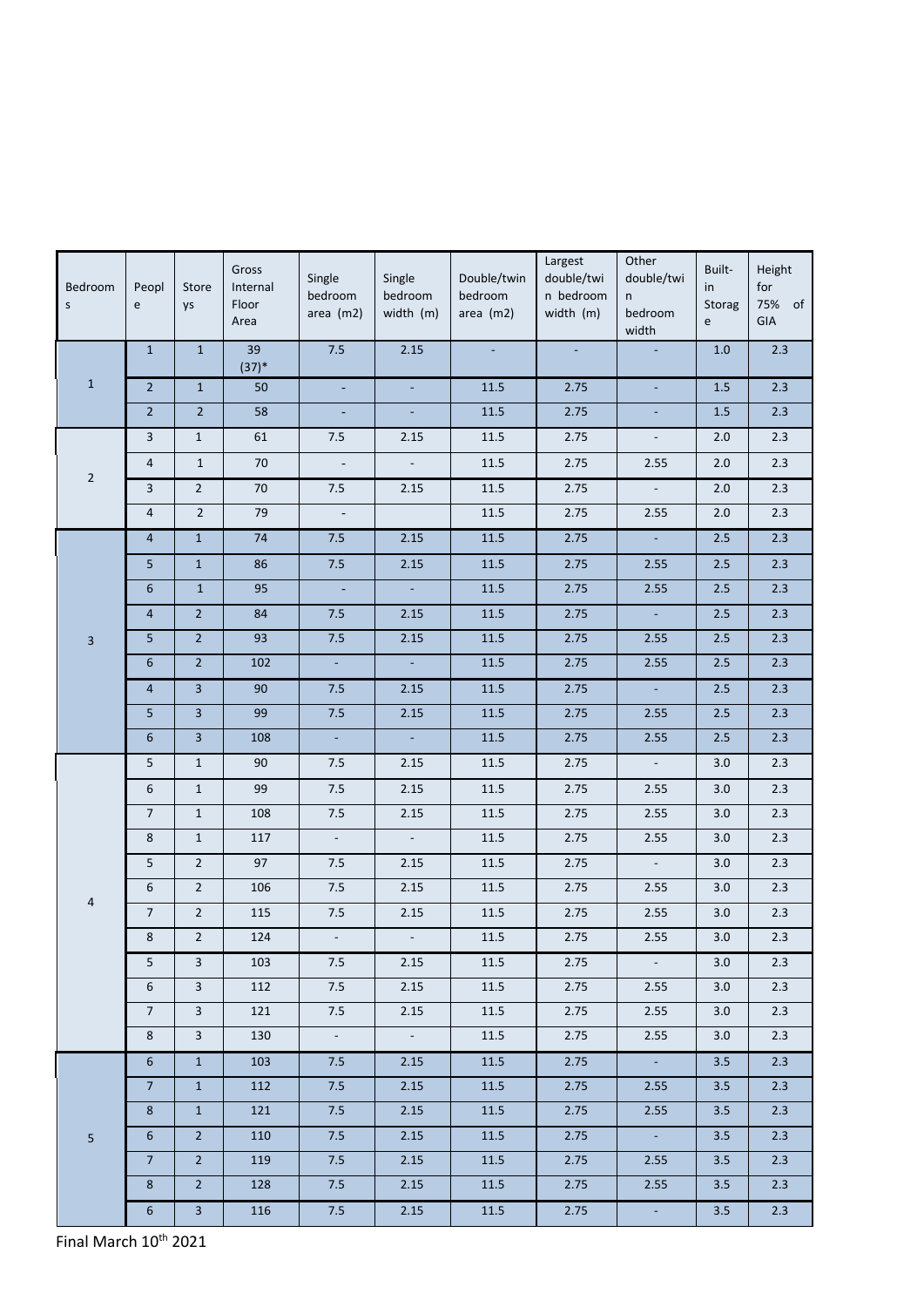|   |   | 125 | 7.5 | 2.15 | 11.5 | 2.75 | 2.55   | 3.5 | 2.3 |
|---|---|-----|-----|------|------|------|--------|-----|-----|
| 8 | 3 | 134 | 7.5 | 2.15 | 11.5 | 2.75 | 2.55   | 3.5 | 2.3 |
|   |   | 129 | 7.5 | 2.15 | 11.5 | 2.75 | $\sim$ | 4.0 | 2.3 |
| 8 |   | 138 | 7.5 | 2.15 | 11.5 | 2.75 | 2.55   | 4.0 | 2.3 |

### **3. Homes in Multiple Occupation**

### **a) General Space and Amenity Standards in HMOs**

With regard to HMO's (Houses In Multiple Occupation), developers will need to comply with specific regulations in respect of requirements for Houses in Multiple Occupation as well as planning controls. It is recommended that where planning permission is required developers consult with planning officers and HMO licensing officers in the appropriate district to resolve issues as early as possible.

Legislation<sup>1</sup> prescribes certain standards that must be met in Houses in Multiple Occupation that are licensable under the Housing Act 2004. These include heating, washing facilities, cooking facilities and fire precaution measures.

From 1st October 2018 legislation was introduced that imposed licence conditions relating to minimum room size for rooms occupied as sleeping accommodation in HMOs licensed under Part 2 of the Housing Act 2004 (mandatory and additional licensing schemes): The Licensing of Houses in Multiple Occupation (Mandatory Conditions of Licences) (England) Regulations 2018. These state –

| One person room (over 10 years of age) | 6.51 square meters |
|----------------------------------------|--------------------|
|                                        |                    |

| Two person room (over 10 years of age) | 10.22 square meters |
|----------------------------------------|---------------------|
|----------------------------------------|---------------------|

One child room (under 10 years of age) 4.64 square meters

\* No part of a room should be included in the measurement where the ceiling height is less than 1.5m

The Government's non-statutory guidance "Houses in Multiple Occupation and residential property licensing reform: Guidance for Local Housing Authorities" states that the statutory minimum is not intended to be the optimal room size and that local authorities will continue to have discretion to set their own higher standards within licence conditions but must not set a lower standard. For Leicestershire County Council's recommendation in this area, please see below.

### **b) Leicestershire County Council HMO requirements**

Leicester City Council, Derby City Council and Nottingham City Council and DASH (Decent and Safe Homes) East Midlands have developed some best practice guidance for space and amenity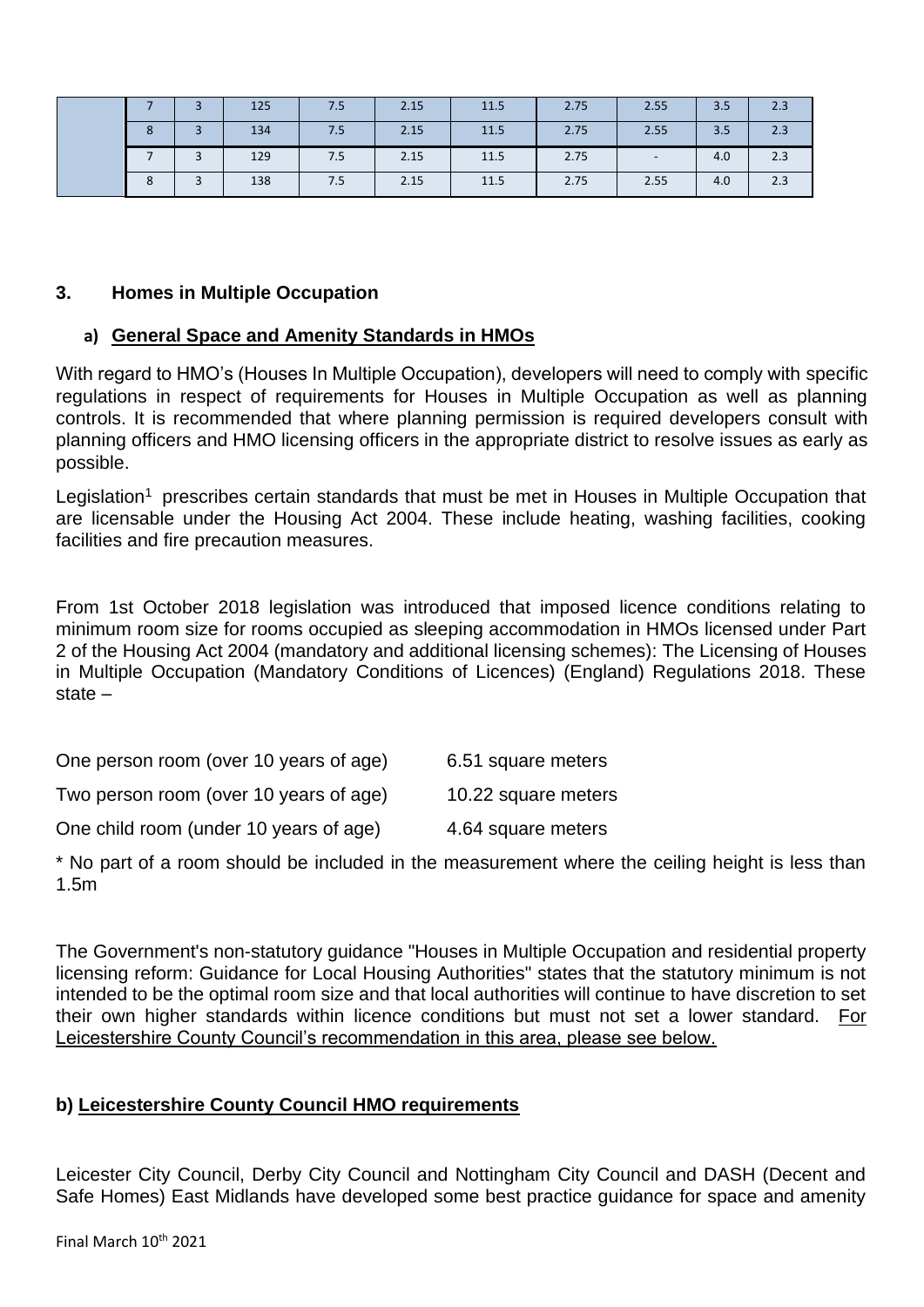standards for both licensable and non-licensable HMOs, which have been adopted by Leicestershire County Council.

The best practice guidance is not a legal requirement and other factors or compensatory features are taken into consideration when inspecting a property for licensing purposes therefore allowing for a degree of flexibility with the best practice guidance in certain circumstances. These factors could include the shape and usability of the living space and any additional amenity space within the property.

Bedrooms in HMOs where there is no lounge/dining space elsewhere and where cooking facilities are not provided in the room.

The HMO requirements we recommend in Leicestershire are:

Bedrooms in HMOs where there is no lounge/dining space elsewhere and where cooking facilities are not provided in the room:

| One person room | 10 square metres |
|-----------------|------------------|
| Two person room | 15 square metres |

Bedrooms in HMOs where there is adequate dining space elsewhere and where cooking facilities are not provided in the room.

One person room 8 square metres

Two person room 12 square metres

#### **Shared dining space**

Where dining space in a separate room or rooms is needed, a minimum of 2 square metres per person will be required. Persons occupying bedrooms/living units with exclusive use of adequate and suitably located dining space can be excluded from the calculation. Any shared dining space shall be suitably and conveniently located. It shall not normally be more than one floor away from the living unit.

#### **Kitchens**

Where these are used by up to 5 persons the minimum size shall be 7 square metres. Approximately 3 square metres shall be added for each extra person sharing the kitchen.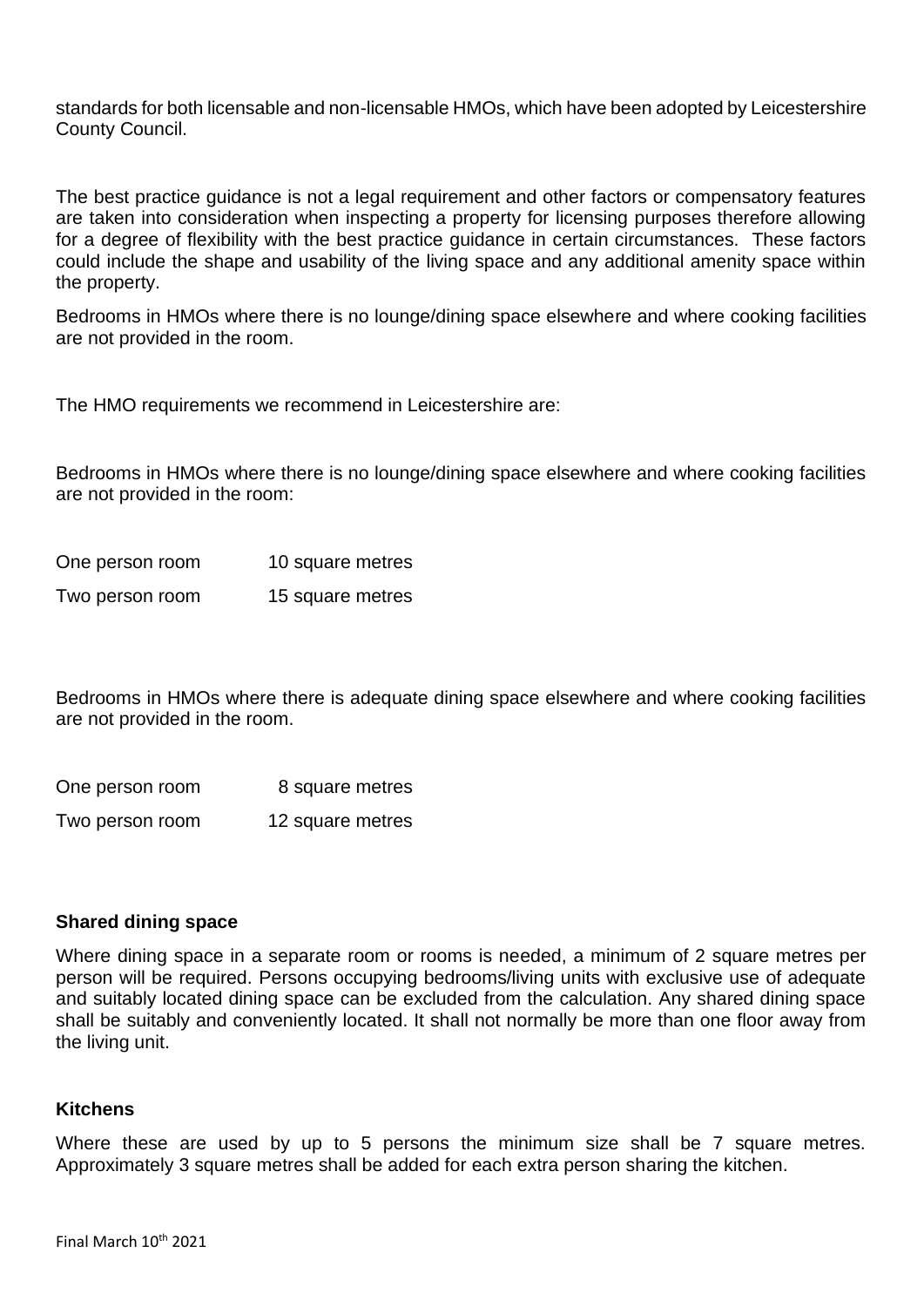### **General note**

Whilst local authorities are entitled to produce guidance on what room size they consider acceptable, they are not able to apply their guidance as if it has statutory force. The dimensions and areas specified shall normally be regarded as minima, particularly with regard to new proposals. However, it is recognised that existing buildings cannot always achieve these minima. A degree of flexibility will sometimes be possible if other compensating features are present. Conversely it should be noted that irrespective of the dimensions, the shape and useable living space of any room is a determining factor in the calculation of the maximum number of people for which it is suitable.

### **c) Mandatory Licensing of Houses in Multiple Occupation**

The Housing Act 2004 introduced a mandatory licensing system for certain types of Houses in Multiple Occupation (HMO). The aim of licensing is to ensure that every licensable HMO is safe for the occupants and visitors and is properly managed.

From April 2006 owners of certain types of HMOs have been required to apply to the local authority to have their properties licenced. From 1st October 2018 the type of property requiring a licence was extended to include any<sup>2</sup> HMO property with 5 or more occupiers from more than 1 household. The responsibility for applying for a licence rests with the person having control of, or the person managing the property. Generally, this is the owner, or the managing agent.

### **d) Consequences of non-compliance**

HMO Licensing (Neighbourhood & Environmental Services) - Licensing Regime.

The Housing Act 2004 sets out a number of licensing related offences all of which carry an unlimited fine, including:

- Operating an unlicensed HMO or allowing an HMO to be occupied by more persons than a licence allows
- Breach of a licence condition
- Supplying incorrect information in a licence application

In addition to the above, a landlord who operates an unlicensed HMO can be subject to a Rent Repayment Order (RRO) by a First-tier Tribunal (Property Chamber) under sections 96 and 97 of the Housing Act 2004.

Operating an unlicensed HMO or breaching a licence condition can be dealt with informally initially, however, if the breach is serious and affects the safety of the occupants or the licence holder does not carry out necessary works within an agreed timescale, formal legal proceedings with a view to prosecution can be initiated.

As an alternative to prosecution a Civil Penalty can be issued for certain offences using the Housing and Planning Act 2016. The same criminal standard of proof is required for a civil penalty as for prosecution and the Council must satisfy itself that of the case were to be prosecuted there would be a realistic prospect of conviction.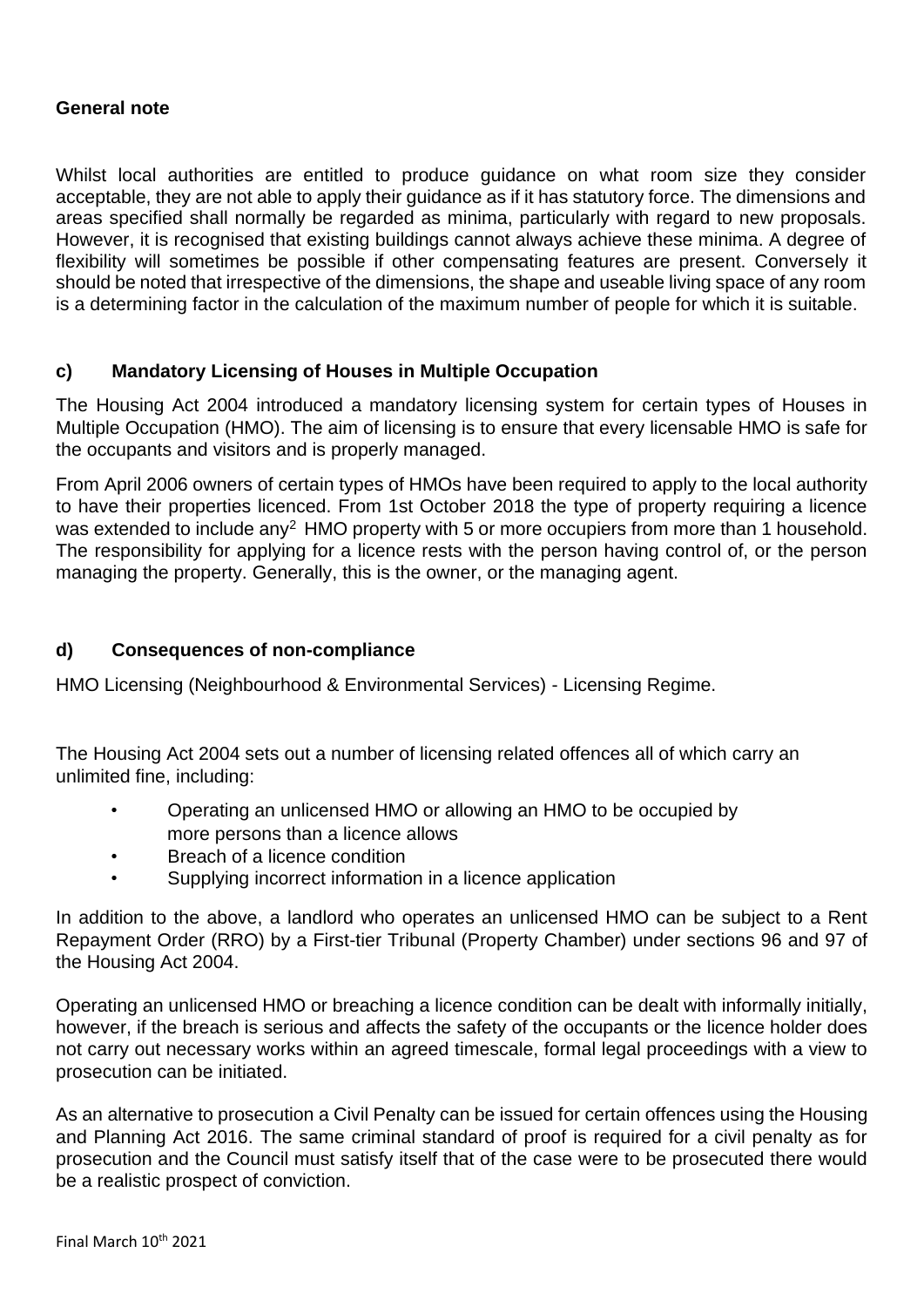### **4. Building Control**

Generally, there is a legal requirement to get approval, if you are extending, altering or erecting a building. This is to safeguard you, the general public and any future owners of the building. You can apply for building regulation approval through the District Council's Building Control Team or an Approved Inspector. Schemes of conversion or new build will need to comply with the Building Regulations. Building work must be inspected during its progress and sufficient notice must be given to enable inspectors to arrange site visits.

Generally, all new build work, extensions and all structural alterations will require approval under building regulations and some other alterations such as reroofing, rendering, replacement windows and domestic electrical work will probably also require approval.

Building regulations are there to ensure the health, safety and well-being of the public and are administered by a Building Control Body (Council or Approved Inspector) to maintain building standards and energy conservation in most building schemes. The District's Building Control teams provide an impartial, objective assessment of your work through appraisal of submitted plans and information, and subsequent site inspections.

The building regulations cover a number of topics such as structure, fire, moisture resistance, sound, ventilation, water supply and sanitary conveniences, drainage, boilers and chimneys, stairs and ramps, conservation of fuel and power, access for all, safety glazing, and electrical work in and around dwellings.

The design of all residential buildings must meet the requirements of the Building Regulations in respect of means of escape in case of fire, fire precautions and access/facilities for firefighting. This includes conversions of properties.

The design, including internal layouts (to private houses, flats, bedsits etc) and escape routes, should conform to the guidance given in the relevant version of Approved Document B (which support the building regulations) or the British Standard BS9991.

Approved Document M contains requirements for access and moving around a building and contains 'optional requirements' for higher standards. Where appropriate, these can be imposed at the Planning stage to enable a dwelling to be accessed and used throughout a person's lifetime. If higher standards are a condition on the relevant planning permission, Building Control must be notified of this.

If there is no Building Regulation Approval for the works undertaken, or if works have not been carried out in accordance with an Approval, a Local Authority can take enforcement action against the owner of a property (even if that person did not undertake the work themselves), requiring the property owner either to undo the works undertaken or to carry out rectification works in order to ensure that the works comply with Building Regulations.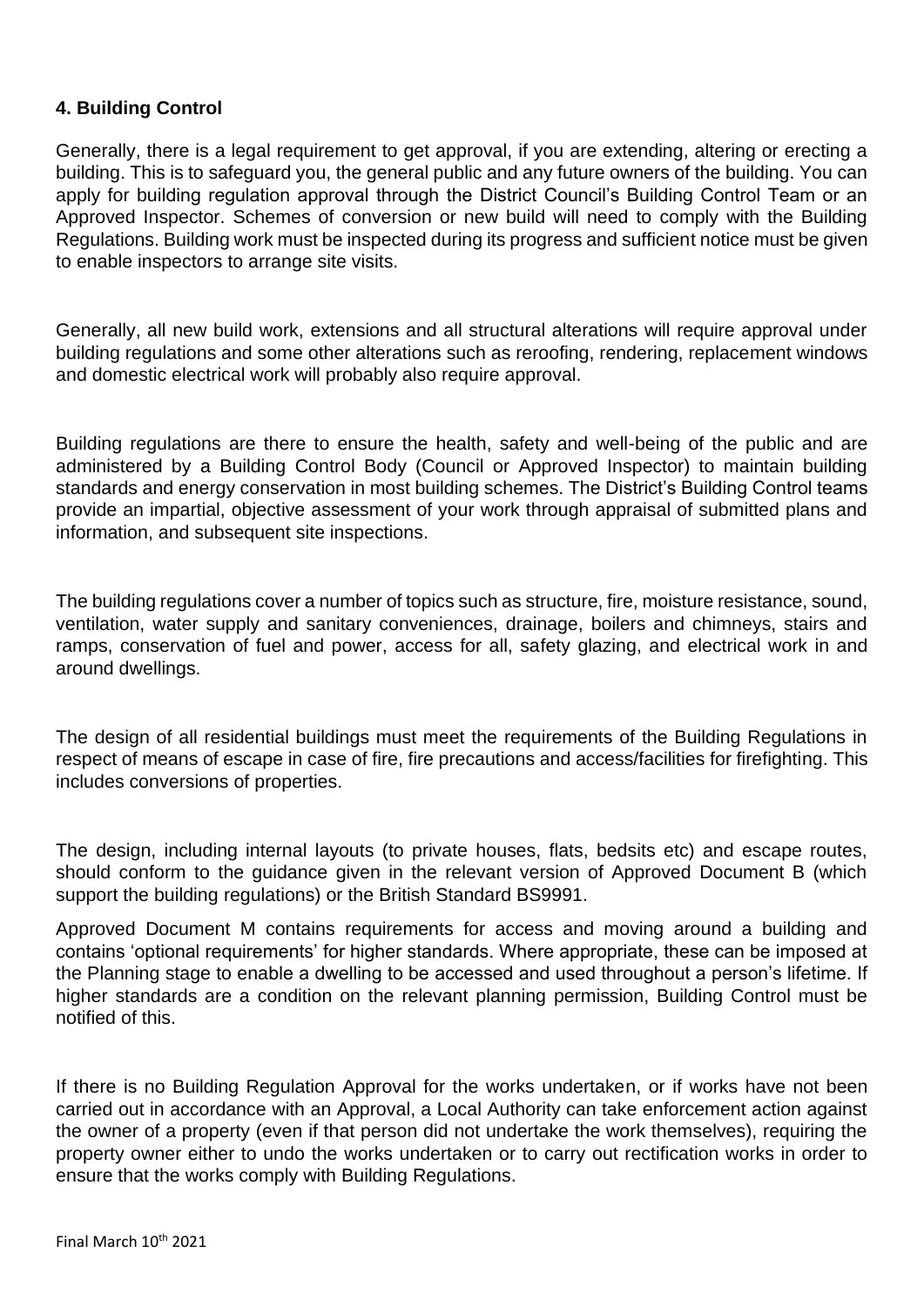Should you choose to proceed despite the lack of Building Regulation Consent you may be exposed to the following risks:-

a) An insurance company may refuse to pay out under a Buildings Insurance Policy if there is inadequate Building Regulation Consent for alterations to the property.

b) If there is no Building Regulation Approval for the works, they could be structurally dangerous.

c) The Council could take enforcement action against you requiring you to undertake costly rectification works and causing you considerable inconvenience.

d) If the property is being sold or is being re-financed, the lack of the requisite approval will be revealed on a Local Search and there is a risk that the finance (for the owner or potential purchaser) could be refused or indemnity insurance may be required.

# **5. Housing Health and Safety Rating System**

The Housing Act 2004 introduced the Housing Health and Safety Rating System, a method for local authorities to assess housing conditions. The key principle of the system is that a dwelling, including the structure, outbuildings, amenity space, means of access etc. should provide a safe and healthy environment for the occupants and any visitors.

The inspection process is a risk-based assessment that aims to address all the key issues that affect health and safety within a dwelling and considers the effect of 'hazards' in the property. Hazards are rated according to how serious they are and the effect they are having or could have on the occupants –the effect of the defect.

The system provides a means of comparing risks associated with different types of hazard. Some are slow and insidious in their effect such as dampness and cold and lack of space whilst others are quick such as falls. Some hazards are more likely to result in death (such as carbon monoxide) and others unlikely to cause death (noise, poor layout of amenities).

HHSRS uses a scoring system, each assessment results in a numerical representation of the degree of risk represented by a hazard. A formula is used which takes account the nature of the hazard, the likelihood of an occurrence and the seriousness of the outcome.

A high scoring hazard will be categorised as a category 1 hazard and the local authority has a duty under the Housing Act to take action. Lower scoring hazards are category 2 and local authorities have the power to take action should it be deemed necessary to do so.

Of the 29 identified hazards, Hazard 11: Crowding and Space deals with health hazards linked to a lack of living space for sleeping and completing normal.

# **6.Fire Safety**

# **a) Fire Service Order**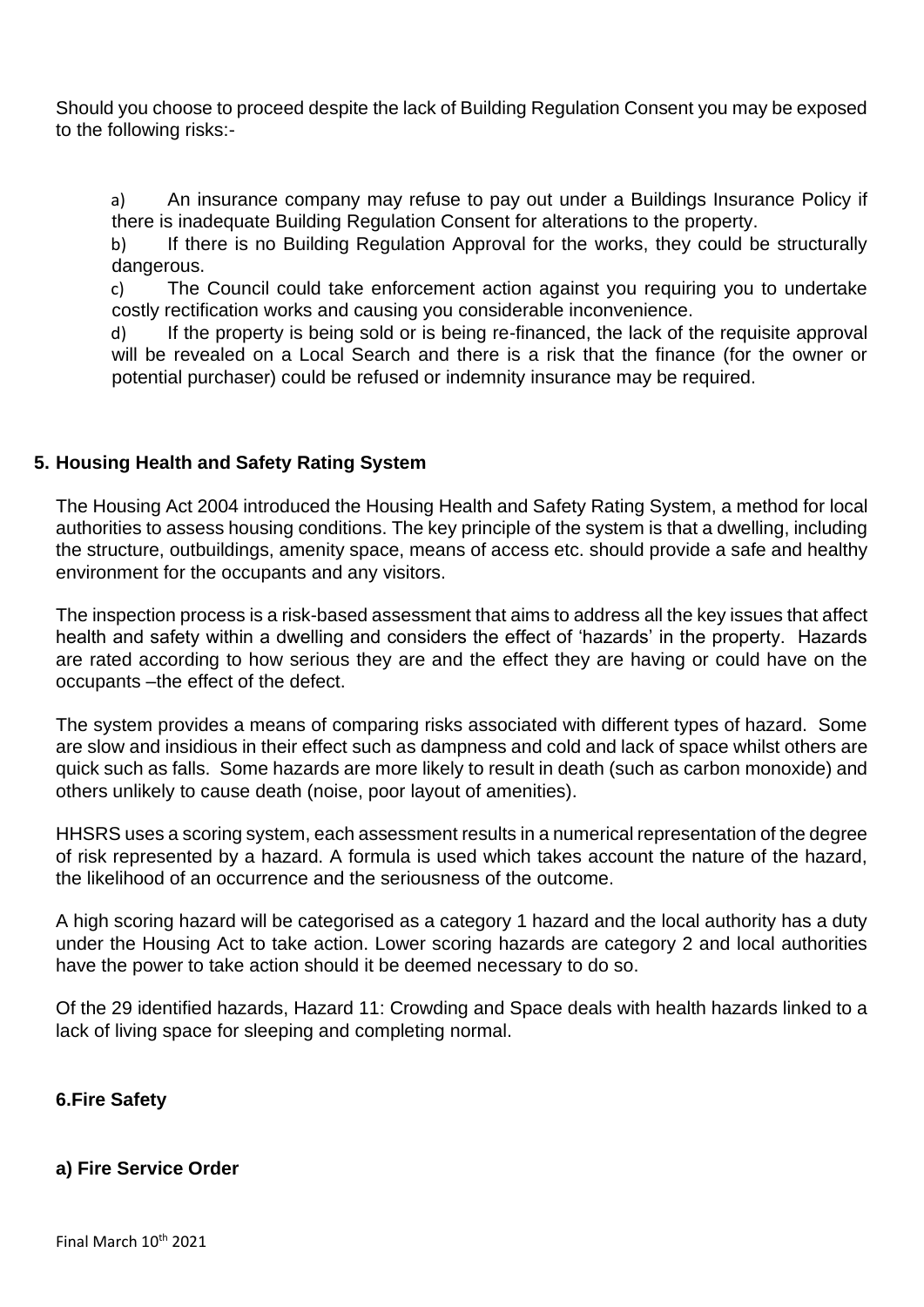The Fire Safety Order (FSO) applies to most premises other than single private dwellings (Housing Act) and the responsible person for the premises must ensure that they understand and are aware of their duties. Contraventions and non-compliance of the FSO can result in prosecutions which include unlimited fines and or custodial sentences.

The Regulatory Reform (Fire Safety) Order 2005 is statute law which imposes requirements and duties on the responsible person (the person having control over the premises i.e. owner, landlord, managing agent etc.) of the premises to ensure the safety of all relevant persons.

One of the main requirements of the FSO (Article 9) places a duty on the responsible person to ensure that a suitable and sufficient fire risk assessment has been carried out. This must identify the general fire precautions that are required for the safety of all relevant persons (what fire safety arrangements are in place or will be required).

Leicestershire Fire and Rescue Service are the local enforcing authority for the FSO. Their duties start at the planning and development stage of any premises which fall under the FSO and they are consulted as a part of the process for any new builds or premises undergoing any material alterations. They also carry out regular inspections of premises to ensure compliance with the FSO.

Contraventions and non-compliance of the FSO can result in prosecutions which include unlimited fines and or custodial sentences.

Different types and uses of premises i.e. purpose-built flats, HMO's etc. will require specific fire safety arrangements. It is therefore essential that appropriate best practice guidance is used when assessing the premises. Leicestershire Fire and Rescue Service do provide advice and guidance which can be found on their web site.

# **b) Leicestershire County Council's Fire Safety Requirements for Third Party Owned Supported Accommodation and LCC owned Supported Accommodation**

For the current policy in this area and the LCC Fire Risk and Sprinkler Priority Assessment Tool, please contact Leicestershire County Council.

As a minimum for a non LCC owned supported accommodation property the following is required:

- Completed fire strategy for the building
- Completed fire risk assessment for the building
- Written assurance the above will be reviewed annually

### **7. Public Health**

The built and natural environment we design and create can influence people's ability to follow healthy behaviours and have positive impacts on reducing inequalities. Residential space standards, amenities and facilities can help to protect and promote the health and wellbeing of residents of Leicestershire and contribute to the prevention of ill health and support positive health and wellbeing across the life course.